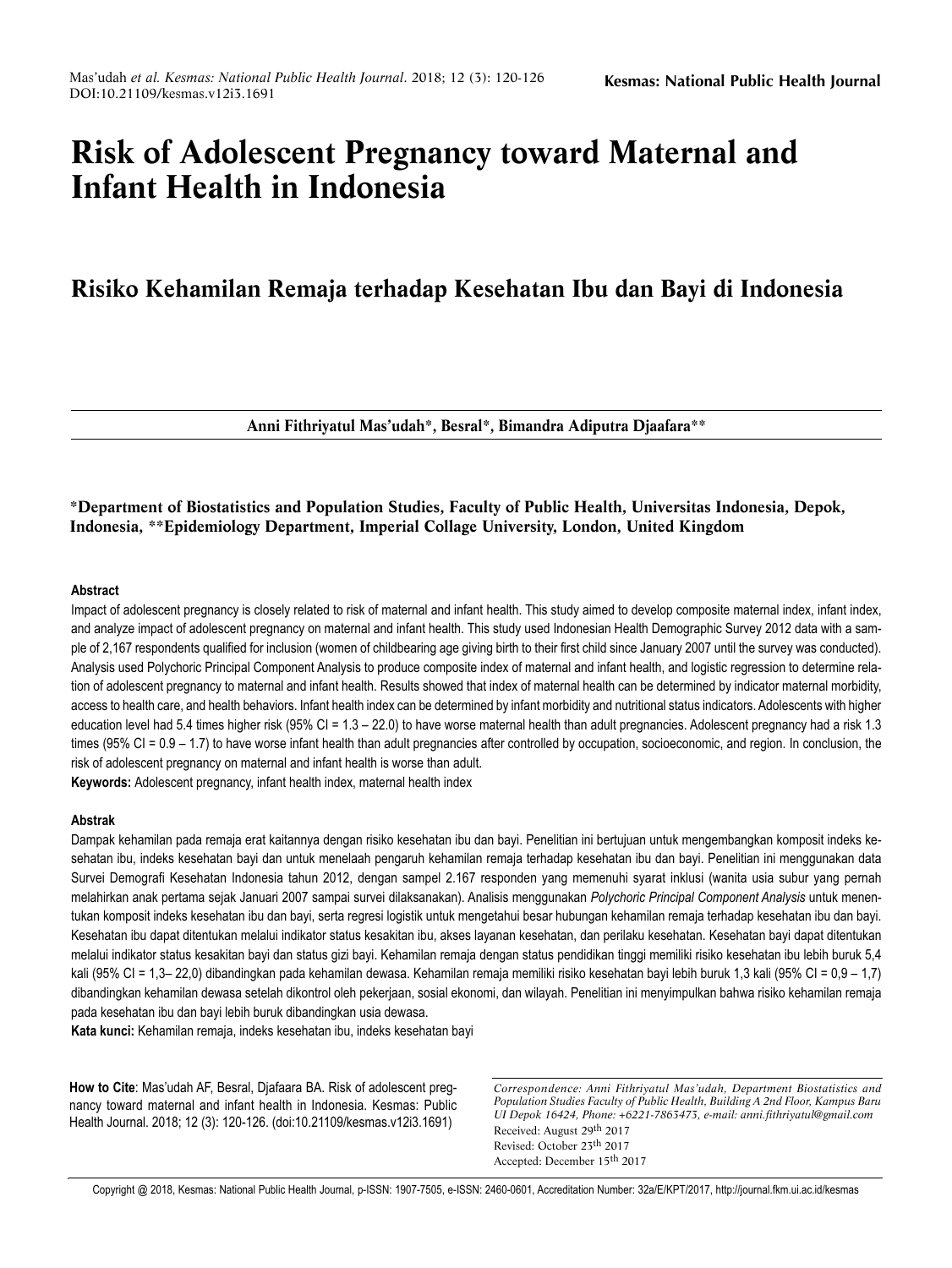#### **Introduction**

Maternal and infant are susceptible to the health problems. This refers to the health of women during pregnancy, childbirth and the postpartum period, also the children growth period. The susceptibility of the health of maternal and infant becomes a reason why the efforts of keeping their health are important to be the priority of development. The success of the efforts of maternal and infant health can be viewed from the indicators of maternal mortality rate (MMR), infant mortality rate (IMR) and neonatal mortality rate (NMR).1

The community-based research in developing countries suggested the increasing risk of maternal mortality in adolescents, though the estimation of the rate is vary. A study in the United State of America (USA) suggested the mortality risk in adolescents is lower than in adults.2 Besides, in the United Kingdom (UK) and Canada, the ratios of mortality of mothers aged under 20 years old are higher than among 20-24 years old, still lower than those aged  $\geq$  25 years old.<sup>3,4</sup> Otherwise, the data of Australia show that the mortality ratio of under 20-year-old mothers is higher than those separated age groups of above 40 years old.5 Several data of both developing and developed countries also suggested that mortality risk increased among those under 15-year-old adolescents than those aged 15-19 years old.<sup>6</sup> In Indonesia, based on Indonesia Demographic and Health Survey (IDHS) 2012 maternal mortality data in adolescent mother has increased from 0.08 per 1,000 women exposed in 2002 to 0.10 per 1,000 women in 2007 and 0.13 per 1,000 women in 2012.

At the risk of infant mortality, the study in Sweden showed that the increasing of fetal and infant mortality varied inversely as the age of the mother. Neonatal mortality risk for mothers aged 13-15 years old is three times higher than those aged 20-24 years old. While, the neonatal risk increased by 70% in mothers aged 16-17 years old.<sup>7</sup> IMR in the USA is much higher among mothers  $\leq$ 15 years old (8.1 per 1,000 live births) than those aged 16-17 years old (6.3 per 1,000 live births) and for 18-19 years old (5.4 per 1,000 live births). Even after being adjusted with the risk factor that dealing with the bad behaviours, including consuming alcohol, tobacco, and prenatal care, the infant mortality risk is still 1.6 times higher for the mothers aged  $\leq 15$  years old than those aged 18-19 years old.8 In Indonesia, based on IDHS data, NMR has increased from 2007 to 2012. There are 30 deaths per year 1,000 live births to 34 deaths per 1,000 live births.

The study in the United Kingdom in 2012 suggested that the adolescents had worse health behaviour during pregnancy than the women aged  $\geq$  25 years old.<sup>9</sup> Besides, the study in Thailand in 2011 suggested that adolescent pregnancy related to the increasing of morbidity risks including anaemia, low birth weight (LBW), intensive care unit (ICU) nursing and postpartum complication compared to 20-34-year-old mothers.10 Meanwhile, the study in Indonesia in respect of health risk suggested that there is a significant correlation between adolescent pregnancy and prematurity, LBW, chronic energy deficiency, and anaemia.11,12

Evaluating the condition of maternal and infant health should be conducted comprehensively from correlated aspects. A method used is to create a health index. In Indonesia, health index has only been developed by Maryani *et al.,*13 and still limited on provincial scale. Besides, the infant health index has not been developed yet in Indonesia.13 According to the concept of Maryani *et al.,*13 referring to the theory of McCarthy and Maine,14 deciding maternal health index requires the developing of health index at individual scale. Otherwise, to evaluate the health of infant requires the developing of health index which has not been provided in Indonesia. Referring to the study by Osorio, Bolancé, & Alcañiz,15 based on the theory of Solar and Irwin,16 in respect of making health index of early childhood, suggested that it is necessarily to be established in Indonesia. The establishing of maternal and infant index aims to know the description of the health of maternal and infant in Indonesia. Further, the index developing would be used to determine the risk of adolescent pregnancy toward maternal and infant health.

#### **Method**

This study applied a cross-sectional study design by using data from 2012 IDHS. The samples taken were women of childbearing age who had given birth in 2007- 2012. The number of samples was 2,167 respondents. There were two dependent variables that were maternal health and infant health.

Maternal health indicators derived from a composite variable maternal morbidity status, access to health care, and health behaviours. While the infant health was depicted from the indicators of infant morbidity status and infant nutritional status. The independent variables consisted of the categories of maternal age, marital status, education, occupation, socioeconomic and region. Analysis of composite maternal index and infant index used Polychoric Principal Component Analysis (PCA). Polychoric PCA is part from factor analysis consisting of categorical scale variable and multivariable logistic regression to determine the relation of adolescent pregnancy with maternal and infant health.

#### **Results**

The samples of this study were 2,167 women of childbearing age who had given birth in the span of five years before the survey. The characteristics of the mother can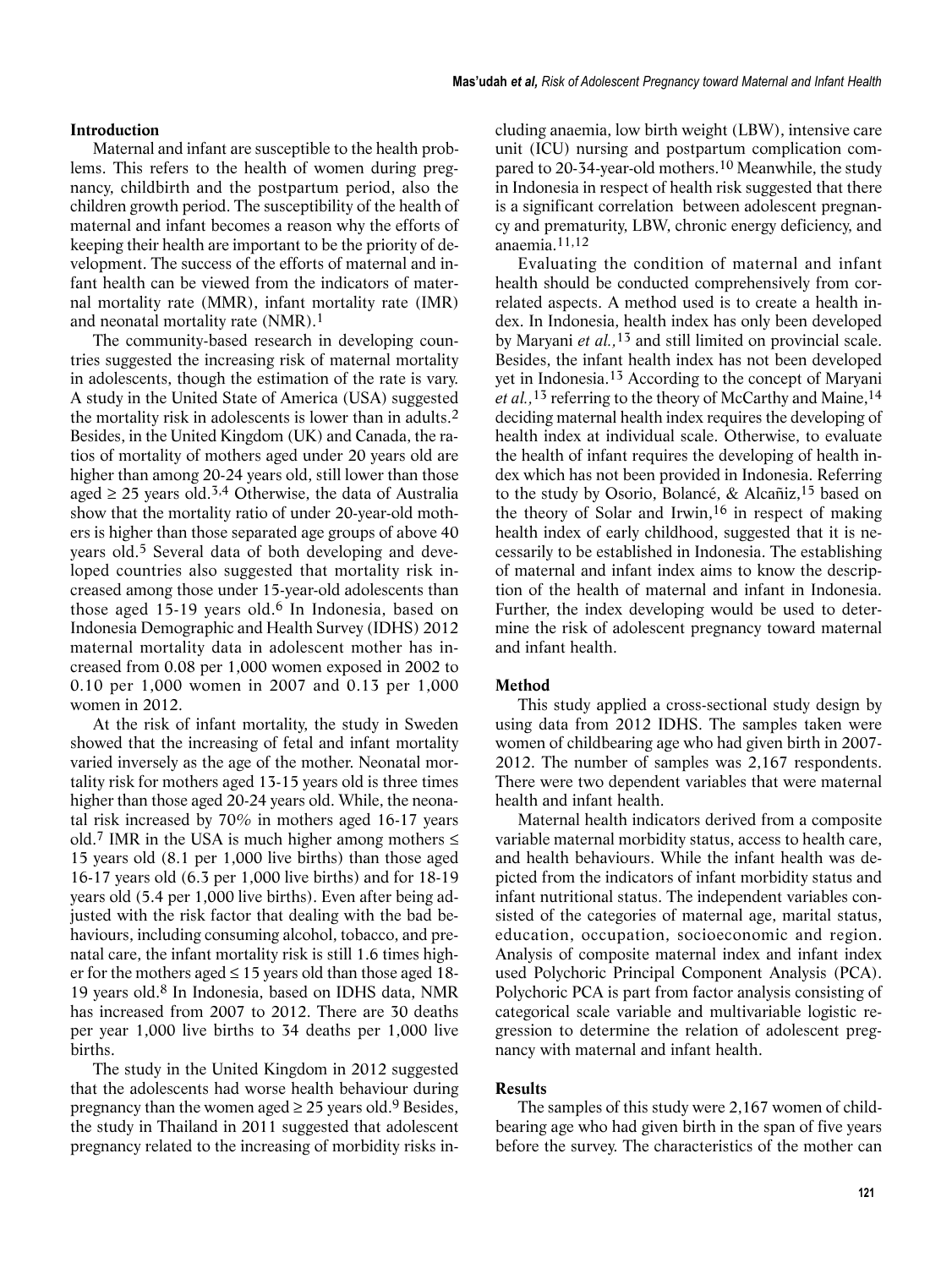be seen on Table 1.

Based on the frequency distribution on Table 1, the percentage of adolescent pregnancy (< 20 years) was about 20% and adult ( $\geq$  20 years) about 80%. Most of them were married (95.4%), had middle level of education  $(60.3\%)$ , employed  $(54.1\%)$  and living in rural areas (51.1%).

Maternal health index was the compositing result of 13 variables consisting of four indicators, namely reproductive status, the status of maternal morbidity, access to health care, and health behaviors (Figure 1).

While the infant health index was determined by composite of five composite variables that are divided from two indicators, namely infant morbidity and infant nutrition. Based on Polychoric PCA analysis, the results can be seen in the Table 2.

Based on Table 2, Polychoric PCA analysis of the maternal component showed results that maternal morbidity of 60.5% could be explained by pregnancy compli-

**Table 1. Frequency Distribution Characteristics of Respondents**

| Variable                      | Category      | Total | Percentage |  |  |
|-------------------------------|---------------|-------|------------|--|--|
| Age category during pregnancy | Adolescent    | 434   | 20.0%      |  |  |
|                               | Adult         | 1733  | 80.0%      |  |  |
| Marital status                | Married       | 2068  | 95.4%      |  |  |
|                               | Single        | 99    | $4.6\%$    |  |  |
| Education                     | Never / basic | 454   | 20.9%      |  |  |
|                               | Middle        | 1306  | 60.3%      |  |  |
|                               | High          | 407   | 18.8%      |  |  |
| Occupation                    | Employed      | 1172  | 54.1%      |  |  |
|                               | Unemployed    | 995   | 45.9%      |  |  |
| Socioeconomic                 | Very poor     | 453   | 20.9%      |  |  |
|                               | Poor          | 484   | 22.3%      |  |  |
|                               | Middle        | 431   | 19.9%      |  |  |
|                               | Rich          | 454   | 21.0%      |  |  |
|                               | Very rich     | 345   | 15.9%      |  |  |
| Region                        | Urban         | 1060  | 48.9%      |  |  |
|                               | Rural         | 1107  | 51.1%      |  |  |
|                               |               |       |            |  |  |

cation variables and complications of labor. The variation of the 46.6% service access indicator could be explained by the maternal and child health book variable, vitamin A and provided information on pregnancy hazard during pregnancy. While on health behavior indicator, 36.8% variation of health behavior could be explained by tetanus immunization, iron consumption, antenatal care frequency, antenatal care with health workers, antenatal care at health service, delivery with health worker, delivery in health service, check after birth with health workers. Thus, the best indicator was an indicator of maternal morbidity status because it had the largest percentage.

While maternal health index composite consisted of all maternal status indicators, access to health service, and health behavior. There were several variables with very low coefficient value or very little effect. In this case, the smallest variable effect was complications of labor and vitamin A. The next step was to remove the variables with low coefficient value so as to obtain a health index that was able to explain the variation of the constituent variables to the maximum. Based on the final results with Polychoric PCA composite index, 32% of maternal health indices could be explained by the variable constituent. Maternal health index was categorized into two categories, namely health index which has positive and negative value.

Based on the results of Polychoric PCA analysis of infant components in Table 2, it can be seen that in the indicator of infant morbidity, 52.8% variation in infant morbidity could be explained by LBW and immunization status. While in the infant nutritional status indicator, 43.5% variation could be explained by the first breastfeeding variable, vitamin A, and iron. Based on the results of infant health composite index consisting of all variables that make up the infant morbidity and infant nutri-



**Figure 1. Maternal and Infant Health Index Structure Composite**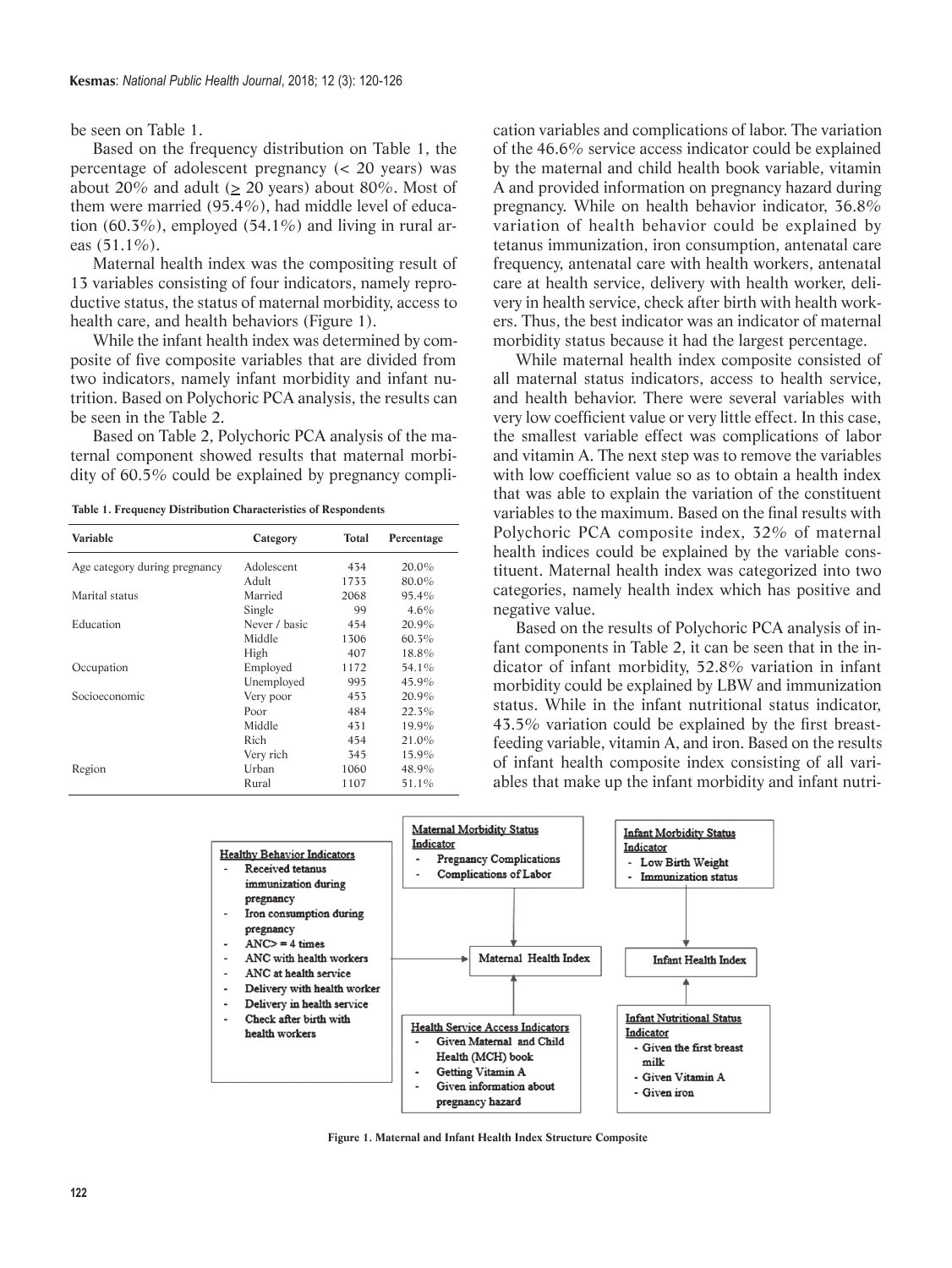tional status, it can be seen that 31.8% variation of infant health index could be explained by status variables LBW, immunization, first breastfeeding, vitamin A, and iron. Among the two indicators, the infant health status indicator was a better indicator of nutrition as it had a higher percentage. The result of infant health index obtained was categorized into two, namely health index which has positive and negative value.

Based on the results of Table 3, it can be seen that most adolescents had poor maternal and infant health compared to adults. The risk of adolescent pregnancy to have worse maternal health was twofold compared to adults, while the risk of adolescent pregnancy to have a worse infant health was 1.4 times compared to adults.

The next analysis was multivariable logistic regression on the relation between adolescent pregnancy and maternal and infant health. Based on the final results of logistic regression of the relation between adolescent pregnancy and maternal health in Table 4, it can be seen that

**Table 2. Polychoric PCA Analysis** 

|           |                                     | Polychoric PCA         |       |  |  |
|-----------|-------------------------------------|------------------------|-------|--|--|
| Component | Category                            | Eigenvalue $(\lambda)$ | CЕ    |  |  |
| Maternal  | Maternal morbidity status indicator | 1.209                  | 0.605 |  |  |
|           | Health service access indicator     | 1.399                  | 0.466 |  |  |
|           | Health behavior indicator           | 2.939                  | 0.368 |  |  |
|           | Maternal health index <sup>a</sup>  | 3.307                  | 0.320 |  |  |
| Infant    | Infant morbidity status indicator   | 1.057                  | 0.528 |  |  |
|           | Infant nutritional status indicator | 1.307                  | 0.435 |  |  |
|           | Infant health index                 | 1.654                  | 0.318 |  |  |

Notes:

 $CE = Cummutative$  Explained; <sup>a</sup>polychoric PCA analysis after childbirth without complication variables and vitamin A

|  |  | Table 3. Bivariate Analysis |  |
|--|--|-----------------------------|--|
|--|--|-----------------------------|--|

adolescent pregnancy with high education status had the greatest risk that was 5.4 times  $(95\% \text{ CI} = 1.3 - 22.0)$  to have poor health compared to adult pregnancy after being controlled by socioeconomic, occupation and region variables. While on the analysis of the relation between adolescent pregnancy and infant health, adolescent pregnancy had more health risks than adult pregnancy.

#### **Discussion**

Based on the result of maternal health index, each individual did categorization into two, namely health index which has positive and negative value. Positive health index indicates good maternal health condition, while negative health index indicate poor maternal health conditions.15 After the categorization of maternal health index was obtained, 942 respondents entered to the category of poor maternal health and 1,225 fell into the good health category. Then in the infant health index, 707 infants were categorized into poor health and 1,460 into good health category.

The relation between adolescent pregnancy and maternal health had interaction with education. In the high and middle education categories, adolescent pregnancy had worse health risk than adult pregnancy, almost the same with basic level of education. This is in line with study in the United States of America, stating that the higher level of education is positively correlated with the increasing adolescent pregnancy.17 This happens because the level of a person's formal education does not necessarily reflect the level of education about sex and reproductive health.18 In addition, although adolescents are highly educated, the mindset for healthy behavior still tends to be lower than that of adulthood.

| Variabel<br>Category |                     |            | Poor           | Good          |                |              |       |                   |             |  |  |
|----------------------|---------------------|------------|----------------|---------------|----------------|--------------|-------|-------------------|-------------|--|--|
|                      | n                   | $\%$       | n              | $\frac{O}{O}$ | Total          | p Value      |       | <b>OR</b> 95 % CI |             |  |  |
| Maternal health      | Adolescent<br>Adult | 254<br>688 | 58.5%<br>39.7% | 180<br>1.045  | 41.5%<br>60.3% | 434<br>1.733 | 0.000 | 2.0<br>reff       | $1.5 - 2.8$ |  |  |
| Infant health        | Adolescent<br>Adult | 171<br>536 | 39.4%<br>30.9% | 263<br>1.197  | 60.6%<br>69.1% | 434<br>1733  | 0.017 | 1.4<br>reff       | $1.1 - 1.9$ |  |  |

Notes:

n= Number of sample; CI= Control interval

#### **Table 4. Multivariate Analysis**

| Variable                     | Category                                                      | <b>AOR</b> | <b>p</b> Value | 95% CI       |  |
|------------------------------|---------------------------------------------------------------|------------|----------------|--------------|--|
| Maternal Health <sup>a</sup> |                                                               |            |                |              |  |
|                              | Stratification by Education Adolescent by No /Based Education | 0.9        | 0.738          | $0.5 - 1.7$  |  |
|                              | Adolescent by Middle Education                                | 1.9        | 0.001          | $1.3 - 2.8$  |  |
|                              | Adolescent by High Education                                  | 5.4        | 0.019          | $1.3 - 22.0$ |  |
| Infant Health <sup>b</sup>   | Adolescent                                                    | 1.3        | 0.115          | $0.9 - 1.7$  |  |

Notes:

 $a$  confounding = occupation, social ecconomy status, region;  $b$  confounding = social economy status; AOR=Adjusted odds ratio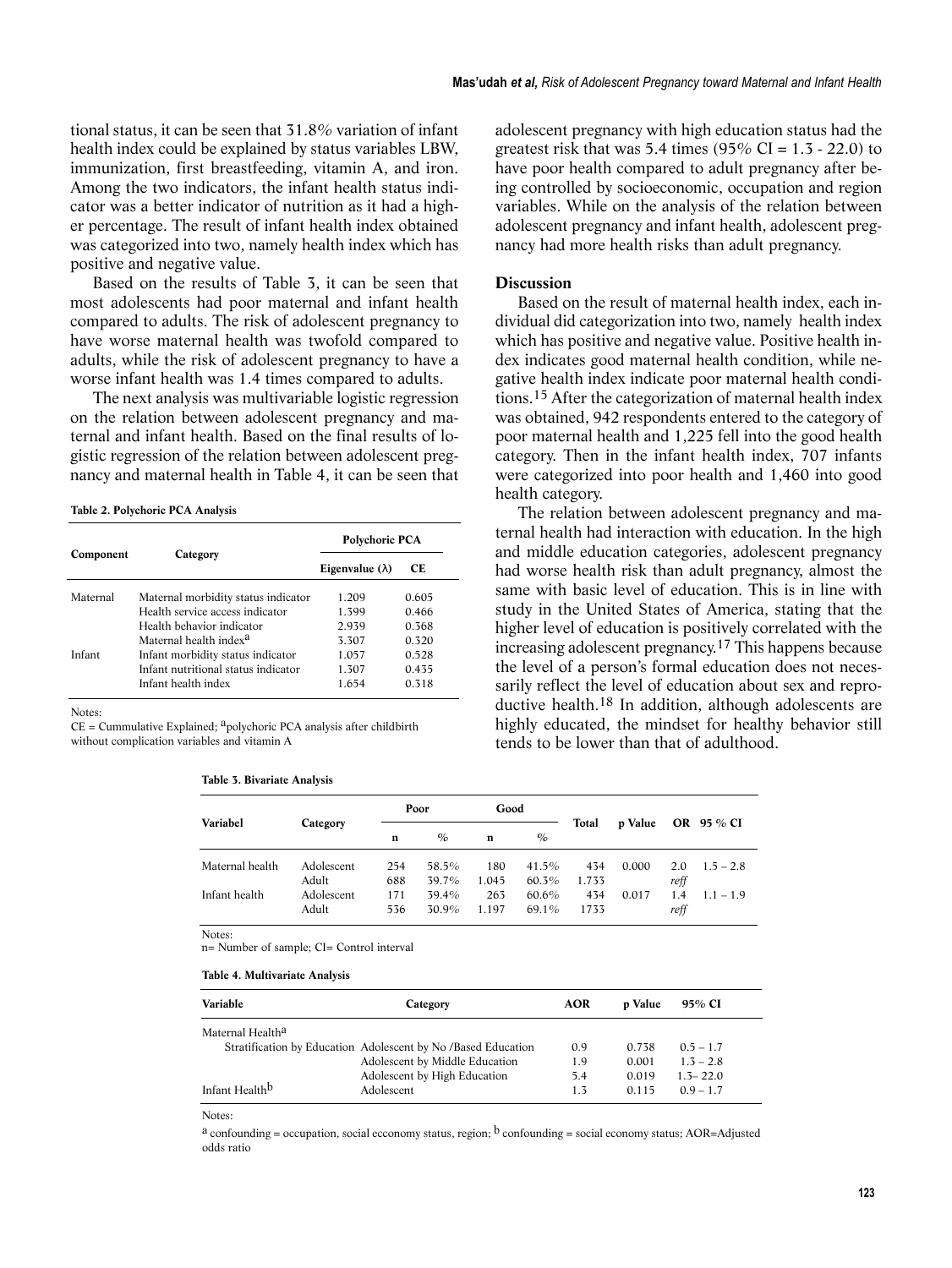Poor health conditions could be seen from complications of postpartum haemorrhage  $(OR = 1.36,$ preeclampsia ( $OR = 1.46$ ), as well as low platelet syndrome  $(OR = 1.44).<sup>19</sup>$  Besides, poor health condition could also be seen from complications during pregnancy, one of them was anemia ( $OR = 1.8$ ).<sup>10</sup> The worse health risk in adolescent pregnancies was that adolescents aged 11-15 years had risk 1.8 times, adolescents aged 16-19 years had risk 1.48 times greater than the age 20-34 years old. This is in line with meta-analysis studies with the evidence that young maternal age increases risk for maternal anaemia is also fairly strong, although information on other nutritional outcomes and maternal morbidity/mortality is less clear.20 The state of maternal health can also be seen from the components of the index compiler, in which case there are 12 components or variables that make up.

Proportion of maternal and child health book ownership, the proportion of mothers receiving vitamins A during the puerperium, and the proportion of given information about pregnancy hazard during pregnancy in adolescent mothers were relatively lower than that of adult mothers. In fact, these three components are very important. Maternal and child health book provides information nutrition, growth and development, health services and to monitor the health of mothers and infants.21 If viewed from the proportion of women receive vitamin A in the puerperium, it is in line with study which states that the status of vitamin A has a positive correlation with increasing maternal age. The older age of the mother, the greater the opportunities to consume vitamin A.22 Provision of vitamin A in the puerperium is very important because the provision of vitamin A can help increase the content of vitamin A in breast milk.23 In addition, vitamin A is also beneficial for improving maternal health after childbirth and preventing infection.24

While in the variable of provided information about pregnancy hazard during pregnancy, there were still many adolescent mothers who did not receive information during pregnancy (45%). Though pregnancy in adolescents still need many information related to mother and infant health. Most of adolescent pregnancies were the first pregnancies, so there was no underlying experience. This is in line with a study conducted in Indonesia, that knowledge of pregnancy signals worse at adolescent age than at adult age.25 Knowledge of the alarm is required to perform early detection if a warning sign is found during pregnancy.

If viewed from the behavior of maternal health, the percentage of adolescent mothers who did not do tetanus immunization was higher than adult mothers. There was still about 13% who had not done tetanus immunization. While in the consumption of iron variables during pregnancy, there was only 27% of adolescent mothers consuming iron during pregnancy. While tetanus immunization and iron consumption are very important. Based on study conducted in India, anemia occurs due to low iron intake during pregnancy in adolescent mothers.26 Iron deficiency in the first and second trimesters increases the risk of doubling for premature and triple births for LBW. In adolescent pregnancy, iron requirement increases with increasing lean body mass and menstrual start. The need of iron increased more during pregnancy due to the expansion of maternal plasma volume as well as fetal and placental growth.27

Antenatal care behavior, adolescent mothers have worse behavior than adult mothers. This can be seen from the frequency of antenatal care in less than four times during pregnancy, checking the antenatal care in non-health service and with non-health workers, performing labor with non-health workers and non-health services and performing childbirth checking in nonhealth worker. This is in line with studies suggesting that the prevalence of pregnant women  $< 20$  or  $> 55$  was 1.2 times higher than to visit antenatal care compared to mothers aged 20-35 years. The range of the too young or too old age cannot perform the role of parenting and care with good antenatal care.<sup>28</sup> The older the mother, the greater the probability of the use of healthcare professional birth attendants.29 In addition, this study is also consistent with studies conducted in Bangladesh sta-ting that the maternal age affects service utilization.30 Based on the results of a survey in Cambodia, Egypt, Madagascar and Nigeria stated that mothers aged younger than 20 years tend not to do postpartum examination with health worker.<sup>31</sup> If viewed as a whole, adolescents have worse health behaviors than other pregnant women. Poor health behaviors may be well informed about reproductive health.

Analysis in Table 4 shows that adolescent pregnancy had 1.3 times worse infants health risks than adult pregnancy. This is in line with study stating that mothers aged 16-17 years have infants worse health risks compared to mothers aged 20 years and older. While in mothers aged 18-19 years will have the same risks as mothers aged 20 years and older.<sup>32</sup> However, this is not in line with studies suggesting that the risk of pregnancy in adolescents is associated with low socioeconomic status, inadequate antenatal care and less weight at the time of pregnancy.33 In addition, to assess the health of the infant can also be seen partially.

The opportunity of adolescent pregnancy to immediate breastfeeding in adolescent mothers 1.2 times (95%  $CI = 0.95 - 1.70$ ) greater than adult mothers. This is not in line with a study by Kingston, $9$  that adolescents aged 15-19 year-olds tend not to give immediate breasfeeding that was 2.5 times  $(95\% \text{ CI} = 1.8 - 3.7)$  higher than in adult mother older than aged 25 years old. This may be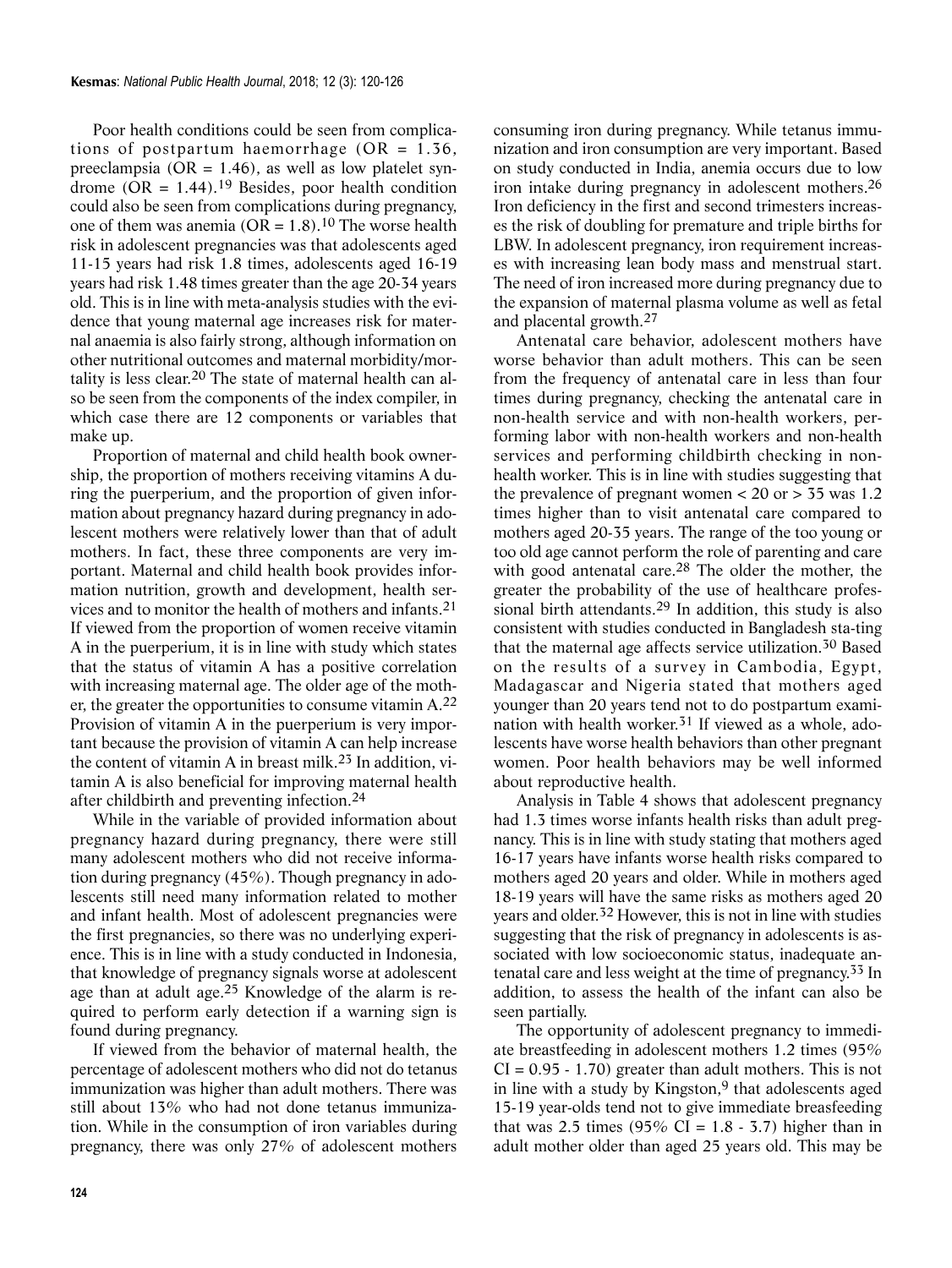due to the effect of confounding variables on both studies.

The proportion of adolescent mothers who did not take immunization for their infants was higher than adult mothers. This is in line with study conducted in India that only 41% of adolescent mothers provide complete immunization to their infants.<sup>34</sup> In addition to immunization, the proportion of infants of adolescent mothers who received vitamin A was also lower than adult mothers. It was almost the same as addition of iron for the infant. Infants from adolescent mothers were less likely to be given iron than infants from adult mothers. This is in line with the study of postpartum depression that tends to occur in adolescent mothers. Postpartum depression impacts a mother's ability to care for her infant and has been associated with adverse effects on child development.<sup>35</sup>

Adolescent mothers had a greater proportion of infants with LBW compared to adult mothers. This is in line with studies conducted in Indonesia which states that the risk of LBW in adolescents mother are higher than adult mothers.11,12 In addition, a study conducted in Colombia also explained that adolescent pregnancies at the age of 11-15 years old have a risk to deliver LBW 1.3 times compared to pregnancy of women aged 20-24 years old. While in adolescents aged 16-17 years and 18-19 years had risk of 1.17 and 1.08 times respectively to deliver LBW.33

Two cases are possible to increasing the risk of adverse birth outcomes, the first is the effect of adolescent who are still in growth. At that time, the mother and fetus must compete for nutrition.33 The second is a low gynecological age (fertilization that occurs within two years after menstruation), so that uterine immaturity in adolescents can increase subclinical infections, increased prostaglandin production and an increased risk of preterm birth.36 Poor health in infants can also be seen from the morbidity shown by intensive care performed at infancy. The risk of infants with LBW, prematurely in adolescent mothers is higher for NICU admission, as consistently performed in several studies.33,36,37

The increasing poor health risks in adolescent pregnancies are as much as possible when treated with high quality and complete coverage of pregnancy and childbirth.38 Maternal and infant health of adolescent mothers tend to have a higher risk than adult mothers. Based on the results obtained, a poor health risk was higher in the mothers than in the infants.

### **Conclusion**

Maternal health can be determined through maternal health index scoring which consists of three indicators that are maternal morbidity status, access to health services, and health behavior. While infant health can be determined by making the infant health index score which consists of two indicators, namely infant morbidity status and infant nutritional status.

Adolescent pregnancies with high education level have the greatest risk to have poor maternal health compared to adult pregnancy after controlled by occupation, socioeconomic status, and regional variables. While in adolescent pregnancy with secondary education risk of adolescent have poor health higher than adult mothers. Adolescent pregnancy has their infant health worse compared to infants from adult mother.

#### **References**

- 1. Kementrian Kesehatan Republik Indonesia. Profil kesehatan Indonesia 2015. Jakarta: Kementerian Kesehatan Republik Indonesia; 2015.
- 2. Administraiton HRaS. Women's health USA 2010: maternal mortality. United State: 2010.
- 3. Canada H. Special report on maternal mortality and severe morbidity in Canada—enhanced surveillance: the path to prevention. 2004.
- 4. Cantwell R, Clutton-Brock T, Cooper G, Dawson A, Drife J, Garrod D, et al. Saving Mothers' Lives: Reviewing maternal deaths to make motherhood safer: 2006-2008. The Eighth Report of the Confidential Enquiries into Maternal Deaths in the United Kingdom. Bjog. 2011;118 Suppl 1:1-203.
- 5. Sullivan E, Hall B, King EJ. Maternal deaths in Australia 2003–2005. Canberra: Australian Institute of Health and Welfare; 2008.
- 6. Nove A, Matthews Z, Neal S, Camacho AV. Maternal mortality in adolescents compared with women of other ages: evidence from 144 countries. The Lancet Global Health. 2014; 2(3): e155-e64.
- 7. Olausson PO, Cnattingius S, Haglund B. Teenage pregnancies and risk of late fetal death and infant mortality. British Journal of Obstetrics and Gynaecology: An International Journal of Obstetrics & Gynaecology. 1999; 106 (2): 116-21.
- 8. Phipps MG, Sowers M, DeMonner SM. The risk for infant mortality among adolescent childbearing groups. Journal Womens Health (Larchmt). 2002; 11(10): 889-97.
- 9. Kingston D, RN H, Chalmers. Comparison of adolescent, young adult, and adult women's maternity experiences and practices. Journal of The American Academy of Pediatric. 2012; 129(5): e1228-37.
- 10. Thaithae S, Thato R. Obstetric and perinatal outcomes of teenage pregnancies in Thailand. Journal Pediatric Adolescent Gynecology. 2011; 24(6): 342-6.
- 11. Latifah L, Anggraeni MD. Hubungan kehamilan pada usia remaja dengan kejadian prematuritas, berat bayi lahir rendah dan asfiksia. Kesmas Indonesia. 2013; 6 (01): 26-34.
- 12. Purba EM. Hubungan kehamilan usia remaja dengan kejadian BBLR di Kabupaten Gunungkidul Daerah Istimewa Yogyakarta Tahun 2015 [Thesis]. Yogyakarta: Universitas Gajah Mada; 2015.
- 13. Maryani H, Kristiana L, Notobroto HB. Indeks kesehatan ibu tingkat provinsi di Indonesia berdasarkan data Riskesdas 2010. Laporan Kajian Kementerian Kesehatan Republik Indonesia. Surabaya: Kementerian Kesehatan Republik Indonesia; 2012.
- 14. McCarthy J, Maine D. A framework for analyzing the determinants of maternal mortality. Studies in Family Planning. 1992; 23(1): 23-33.